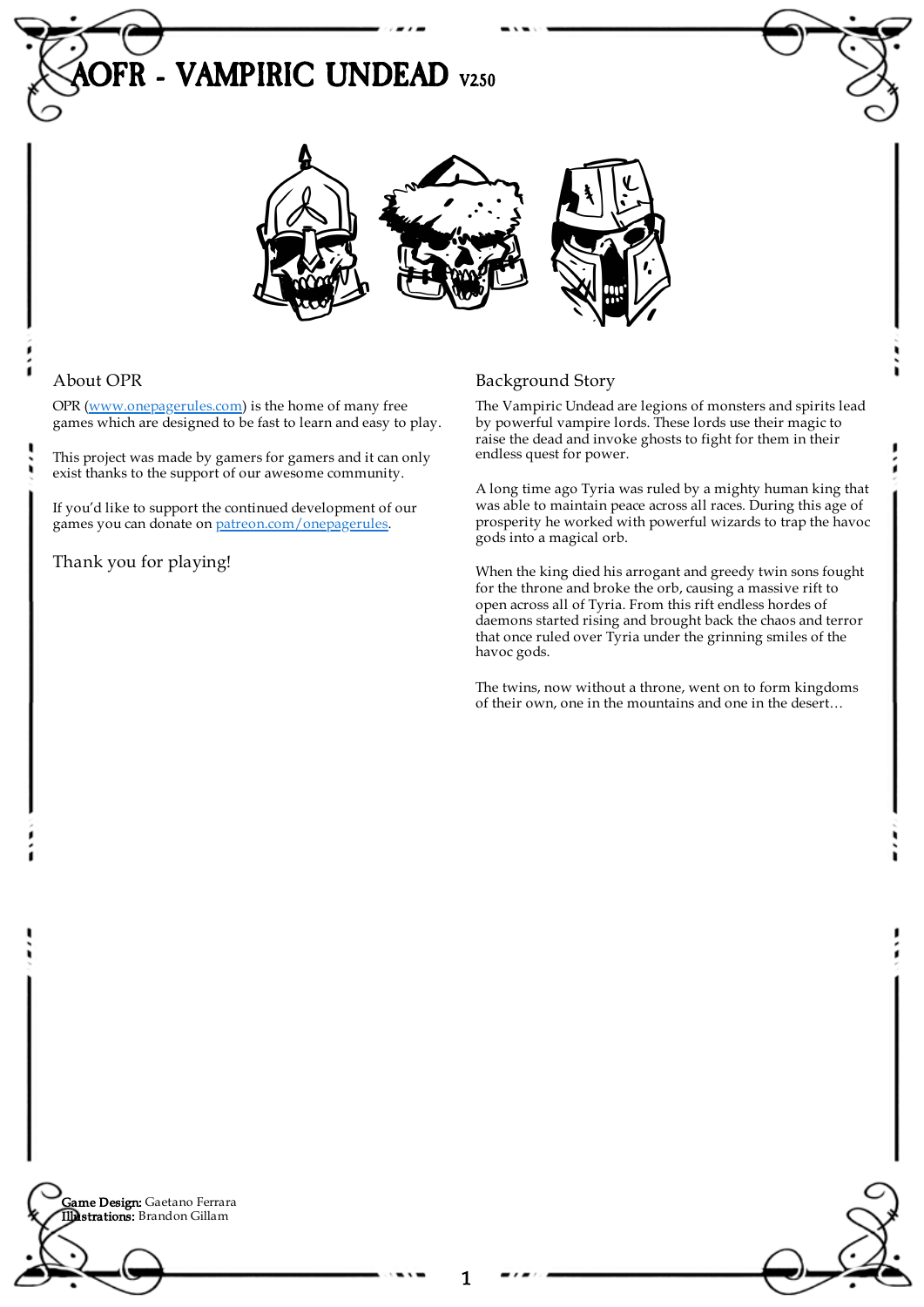## **PFR - VAMPIRIC UNDEAD V250**

| Name  size                           |      | Qua Def Equipment                               | Special Rules                                                |
|--------------------------------------|------|-------------------------------------------------|--------------------------------------------------------------|
| Vampire Master [1]                   | $3+$ | $3+$ Hand Weapon (A3, AP(1))                    | Furious, Hero, Tough(3), Undead                              |
| Champion [1]                         | $4+$ | 4+ Hand Weapon (A3)                             | Hero, Tough(3), Undead                                       |
| Ghoul Leader [1]                     | $4+$ | 5+ Claws (A3, Poison)                           | Hero, Regeneration, Tough(3), Undead                         |
| Ancient Wraith [1]                   | $3+$ | 6+ Great Weapons (A3, AP(2), Reap)              | Ambush, Ethereal, Hero, Tough(3), Undead                     |
| Ancient Banshee [1]                  | $3+$ | 6+ Howl $(12'', A4, AP(1))$ , Claws $(A3)$      | Ambush, Chilling, Ethereal, Hero, Tough(3),<br>Undead        |
| Zombies [10]                         | $5+$ | $6+$ Claws $(A2)$                               | Slow, Undead                                                 |
| Skeleton Soldiers [10]               | $5+$ | 5+ Hand Weapons (A1)                            | Undead                                                       |
| Skeleton Guard [5]                   | $4+$ | $4+$ Hand Weapons $(A1, AP(1))$                 | Undead                                                       |
| Ghouls [5]                           | $4+$ | 5+ Claws (A1, Poison)                           | Regeneration, Undead                                         |
| Wraiths [5]                          | $3+$ | 6+ Great Weapons (A1, AP(2), Reap)              | Ambush, Ethereal, Undead                                     |
| Banshees [5]                         | $3+$ | 6+ Howls $(12''$ , A2, AP $(1)$ ), Claws $(A1)$ | Ambush, Chilling, Ethereal, Undead                           |
| Zombie Wolves [5]                    | $5+$ | 5+ Vicious Bites (A2)                           | Fast, Furious, Scout, Undead                                 |
| Skeleton Knights [5]                 | $4+$ | $4+$ Lances (A1, Impact(1))                     | Fast, Impact(1), Undead                                      |
| Vampire Knights [5]                  | $3+$ | 3+ Hand Weapons (A1, AP(1))                     | Fast, Furious, Impact(1), Undead                             |
| Hexed Knights [5]                    | $4+$ | 6+ Great Weapons (A1, AP(2), Reap)              | Ethereal, Fast, Flying, Impact(1), Spectral<br>Touch, Undead |
| Bat Swarms [3]                       | 5+   | 5+ Swarm Attacks (A3)                           | Chilling, Fast, Flying, Tough(3), Undead                     |
| Giant Bats [3]                       | $4+$ | 5+ Deadly Fangs (A3, Reap)                      | Flying, Furious, Tough(3), Undead                            |
| Ghost Swarms [3]                     | $4+$ | 6+ Swarm Attacks (A3, AP(1))                    | Ethereal, Tough(3), Undead                                   |
| $\mathbf{A}$<br>Replace Hand Weapon: |      | ЕΙ<br>Replace all Hand Weapons:                 |                                                              |

| <i>Repaire France Treapons</i>      |           |
|-------------------------------------|-----------|
| Lance $(A3, AP(1), Impact(1))$      | $+5$ pts  |
| Halberd (A3, AP(1), Rending)        | +5pts     |
| Spear $(A3, AP(1)$ , Phalanx)       | $+5pts$   |
| Great Weapon (A3, AP(3))            | $+10$ pts |
| Dual Hand Weapons (A6, AP(1))       | $+15$ pts |
| Upgrade with:                       |           |
| Wolf Companion (A2, AP(1))          | $+10$ pts |
| Upgrade with one:                   |           |
| Army Standard Bearer (Fear)         | $+20$ pts |
| Necromancer (Wizard(1))             | $+25$ pts |
| Lord (Unsatiable Hunger)            | $+25pts$  |
| Night Bringer (Frightful Gaze)      | $+30pts$  |
| Count (Blood Chalice)               | $+90$ pts |
| Mount on:                           |           |
| Skeletal Steed (Fast, Impact(1))    | $+15$ pts |
| Winged Steed (Fast, Flying,         | +30pts    |
| $Im$ pact $(1)$                     |           |
| Winged Terror (Flying, Tough(+3),   | +75pts    |
| Claws $(A3, AP(1))$                 |           |
| Zombie Dragon (Tough(+12),          | +380pt    |
| Breath Attack, Fear, Flying,        |           |
| Regeneration, Stomp $(A4, AP(1))$ , |           |
| Claws $(A6, AP(1))$                 |           |
|                                     |           |

| B                     | Replace Hand Weapon:             |            |  |  |  |  |
|-----------------------|----------------------------------|------------|--|--|--|--|
|                       | Lance $(A3, Impact(1))$          | $+5pts$    |  |  |  |  |
|                       | Halberd (A3, Rending)            | $+5pts$    |  |  |  |  |
|                       | Spear (A3, Phalanx)              | $+5pts$    |  |  |  |  |
|                       | Great Weapon (A3, AP(2))         | $+10$ pts  |  |  |  |  |
|                       | Dual Hand Weapons (A6)           | $+10$ pts  |  |  |  |  |
|                       | Upgrade with:                    |            |  |  |  |  |
|                       | Wolf Companion $(A2, AP(1))$     | $+10$ pts  |  |  |  |  |
|                       | Upgrade with one:                |            |  |  |  |  |
|                       | Necromancer (Wizard(1))          | $+25pts$   |  |  |  |  |
|                       | Night Bringer (Frightful Gaze)   | $+30pts$   |  |  |  |  |
|                       | Corpse Master (Raise Dead)       | $+100$ pts |  |  |  |  |
|                       | Mount on:                        |            |  |  |  |  |
|                       | Skeletal Steed (Fast, Impact(1)) | $+15$ pts  |  |  |  |  |
|                       | Abyssal Beast (Defense +1, Fear, | $+145$ pts |  |  |  |  |
| Flying, $Tough(+6)$ , |                                  |            |  |  |  |  |
| Claws $(A6, AP(1))$   |                                  |            |  |  |  |  |
|                       | сI<br>Upgrade with one:          |            |  |  |  |  |
|                       | Necromancer (Wizard(1))          | $+25pts$   |  |  |  |  |
|                       | Nightbringer (Frightful Gaze)    | $+30$ pts  |  |  |  |  |
|                       | Mount on:                        |            |  |  |  |  |
|                       | Bat Dragon (Defense +2, Fear,    | $+320$ pts |  |  |  |  |
|                       | Flying, Furious, Tough(+12),     |            |  |  |  |  |
|                       | Stomp $(A4, AP(1)),$             |            |  |  |  |  |
|                       | Deadly Fangs (A8, Reap))         |            |  |  |  |  |
|                       |                                  |            |  |  |  |  |
|                       | ו ס<br>Upgrade with:             |            |  |  |  |  |
|                       | Sergeant                         | $+5pts$    |  |  |  |  |
|                       | Musician                         | $+10$ pts  |  |  |  |  |
|                       | <b>Battle Standard</b>           | $+10$ pts  |  |  |  |  |
|                       | ╭<br>Poplace all Hand Waap       |            |  |  |  |  |

|  | E P Replace all H<br>Halberds (A1, Rending)<br>Spears (A1, Phalanx)<br>Replace all Hand Weapons: |           |
|--|--------------------------------------------------------------------------------------------------|-----------|
|  |                                                                                                  | $+10$ pts |
|  |                                                                                                  | $+30$ pts |
|  |                                                                                                  |           |

|                        |      |      |                                             |                                                              |                          | —<br>—             |
|------------------------|------|------|---------------------------------------------|--------------------------------------------------------------|--------------------------|--------------------|
| Name [size]            |      |      | Qua Def Equipment                           | <b>Special Rules</b>                                         | Upgrades                 |                    |
| Vampire Master [1]     | $3+$ |      | $3+$ Hand Weapon (A3, AP(1))                | Furious, Hero, Tough(3), Undead                              | A                        | 55pts              |
| Champion [1]           | $4+$ | $4+$ | Hand Weapon (A3)                            | Hero, Tough(3), Undead                                       | B                        | 35pts              |
| Ghoul Leader [1]       | $4+$ | $5+$ | Claws (A3, Poison)                          | Hero, Regeneration, Tough(3), Undead                         | $\mathsf{C}$             | 50pts              |
| Ancient Wraith [1]     | $3+$ | 6+   | Great Weapons (A3, AP(2), Reap)             | Ambush, Ethereal, Hero, Tough(3), Undead                     |                          | 85pts              |
| Ancient Banshee [1]    | $3+$ | $6+$ | Howl $(12''$ , A4, AP $(1)$ ), Claws $(A3)$ | Ambush, Chilling, Ethereal, Hero, Tough(3),<br>Undead        | $\overline{\phantom{0}}$ | 95pts              |
| Zombies [10]           | 5+   | $6+$ | Claws $(A2)$                                | Slow, Undead                                                 | D                        | 60pts              |
| Skeleton Soldiers [10] | $5+$ | $5+$ | Hand Weapons (A1)                           | Undead                                                       | D, E                     | 80pts              |
| Skeleton Guard [5]     | $4+$ | $4+$ | Hand Weapons (A1, AP(1))                    | Undead                                                       | D, F                     | 65pts              |
| Ghouls [5]             | $4+$ | $5+$ | Claws (A1, Poison)                          | Regeneration, Undead                                         |                          | 85pts              |
| Wraiths [5]            | $3+$ | 6+   | Great Weapons (A1, AP(2), Reap)             | Ambush, Ethereal, Undead                                     |                          | 140 <sub>pts</sub> |
| Banshees [5]           | $3+$ | $6+$ | Howls $(12^{7}, A2, AP(1))$ , Claws $(A1)$  | Ambush, Chilling, Ethereal, Undead                           | $\overline{\phantom{a}}$ | $180$ pts          |
| Zombie Wolves [5]      | 5+   | $5+$ | Vicious Bites (A2)                          | Fast, Furious, Scout, Undead                                 |                          | 75pts              |
| Skeleton Knights [5]   | $4+$ | $4+$ | Lances $(A1, Impact(1))$                    | Fast, Impact(1), Undead                                      | D                        | $105$ pts          |
| Vampire Knights [5]    | $3+$ | $3+$ | Hand Weapons $(A1, AP(1))$                  | Fast, Furious, Impact(1), Undead                             | D, G                     | $135$ pts          |
| Hexed Knights [5]      | $4+$ | $6+$ | Great Weapons (A1, AP(2), Reap)             | Ethereal, Fast, Flying, Impact(1), Spectral<br>Touch, Undead |                          | 180pts             |
| Bat Swarms [3]         | 5+   | $5+$ | Swarm Attacks (A3)                          | Chilling, Fast, Flying, Tough(3), Undead                     |                          | 125pts             |
| Giant Bats [3]         | $4+$ | $5+$ | Deadly Fangs (A3, Reap)                     | Flying, Furious, Tough(3), Undead                            |                          | 130 <sub>pts</sub> |
| Ghost Swarms [3]       | $4+$ | $6+$ | Swarm Attacks (A3, AP(1))                   | Ethereal, Tough(3), Undead                                   |                          | $160$ pts          |

 $\mathsf{ls}$ Great Weapons  $(A1, AP(3))$  +10pts G | Replace all Hand Weapons: Lances  $(A1, AP(1), Impact(1))$  +15pts Special Rules Blood Chalice: The hero and its unit get the Regeneration special rule. Chilling: Enemies get -1 to hit in melee when they attack units where all models have this rule. Ethereal: Counts as having Stealth, Strider, as well as Regeneration against non-spell attacks (this stacks with Regeneration). Frightful Gaze: Once per activation, before attacking, pick one enemy unit within 12", which gets -2 to its next morale test roll. Raise Dead: When this model is activated, you may place a unit of 5 Zombies fully within 6" of it. Reap: Enemies that roll to block hits from this weapon take one additional wound for each unmodified result of 1 that they roll. Spectral Touch: Whenever this model moves over enemy units, pick one of them and roll one die, on a 2+ it takes 1 hit. Undead: Whenever this unit takes a morale test, it is passed automatically. Then roll as many dice as remaining models/tough in the unit, and for each result of 1-2 the unit takes one wound, which can't be regenerated. Unsatiable Hunger: The hero and its unit get +1 attack in melee when charging. Wizard Spells

F Replace all Hand Weapons:

| Spectral Wind $(4+)$ : Target enemy unit within<br>$6''$ takes 3 hits with $AP(2)$ .                                                     |
|------------------------------------------------------------------------------------------------------------------------------------------|
| Vigour $(4+)$ : Target 2 friendly units within<br>$12^7$ get +1 to hit next time they fight in melee.                                    |
| Dance of Death $(5+)$ : Target 2 friendly units<br>within $6''$ get $+2''$ next time they Advance, or<br>+4" next time they Charge/Rush. |
| Deadly Gaze (5+): Target enemy unit within<br>$6$ " takes 1 hit with AP(4) and Deadly(3).                                                |
| Curse $(6+)$ : Target enemy unit within $6''$ rolls<br>as many dice as models in it, and takes 1 hit<br>for each 2+ rolled.              |
| Invocation $(6+)$ : Target friendly unit within<br>12" gets Regeneration next time it takes<br>wounds.                                   |

2